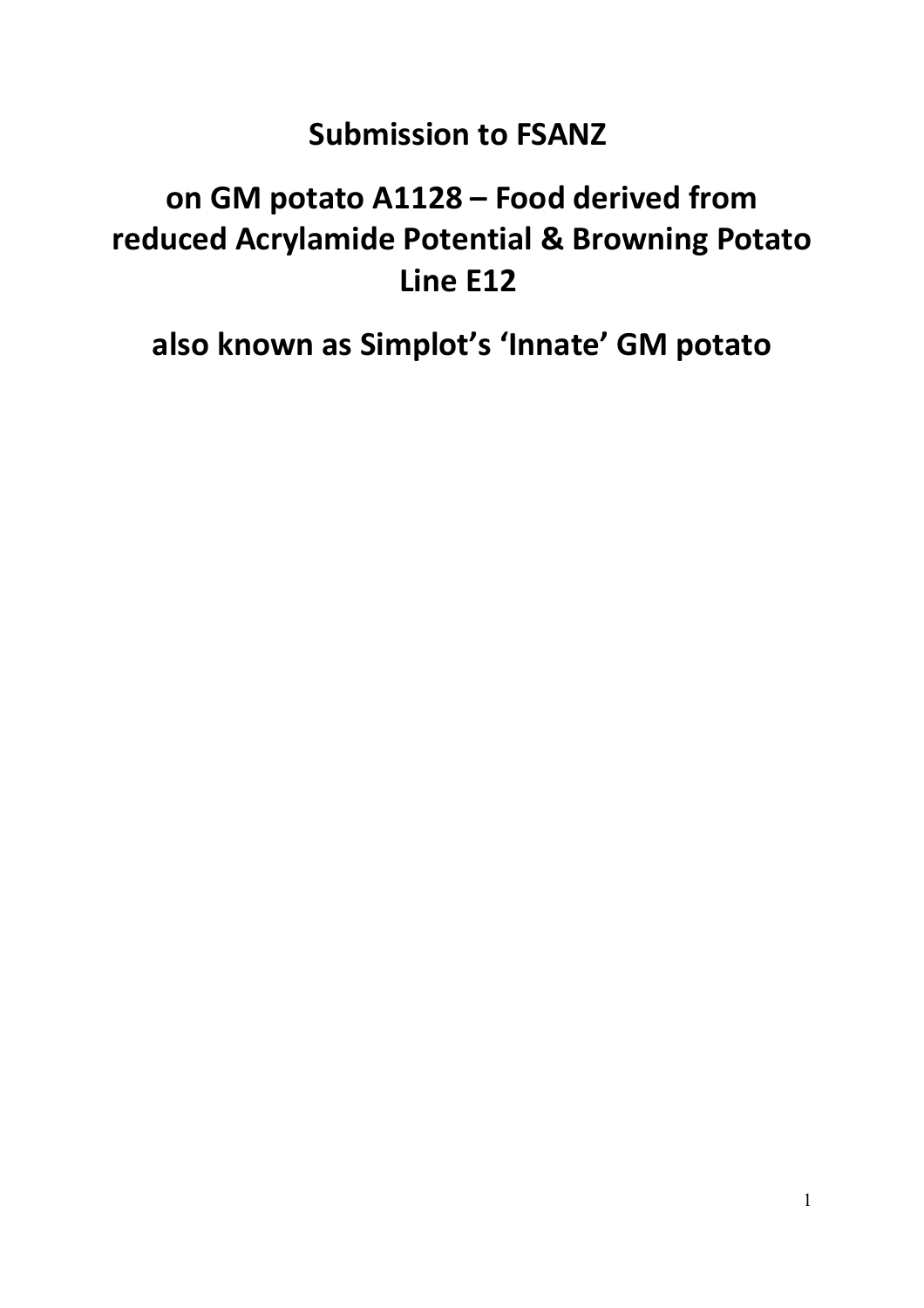The GM-Free Australia Alliance is a coalition of citizen groups including MADGE, Gene Ethics, GM Cropwatch, Foodwatch WA, South Australia Genetic Information Network, Friends of the Earth Emerging Tech Project and GE Free New Zealand.

# **The GM-Free Australia Alliance requests that FSANZ and the Forum REJECT GM potato A1128 for the following reasons:**

The approval of GM potato A1128 will mean FSANZ is failing in its legislated objectives of:

- 1) Protection of public health and safety
- There is **no need for this GM potato** as conventionally bred potatoes resistant to blight, browning and with low aspargine levels.
- There are **serious gaps in the data** Simplot provided on this GM potato. Inexplicably, FSANZ have allowed these breaches of requirements.
- **Studies show the potential for catastrophic damage to human health from this method of GM. Food processing and cooking do not remove the danger.** FSANZ is ignoring or dismissing these studies, leaving us all at risk.
- By recommending GM potato A1129 for approval **FSANZ is breaching our human right to safe and nutritious food.** It has not been proven to be either safe or nutritious.
	- 2) Provision of adequate information to consumers
- It is likely that the majority of imported GM potatoes will be sold in food service outlets where there is no requirement for labelling. **Consumers will not know they are buying and eating GM potatoes.** 
	- 3) Prevention of misleading or deceptive conduct
- FSANZ is allowing the public to believe that reduction in acrylamide in the cooked GM potato will be beneficial. There is no evidence for this. **FSANZ is could advise people to reduce their exposure to acrylamide by the choice of potato variety and the way the potato is grown.**
- The public is misled that FSANZ does a safety assessment on GM crops relevant to human health outcomes**. FSANZ relies on shoddy unpublished, un-peer-reviewed work by the developers of GM crops for approval**. None of these investigate the effect of people eating GM crops over a lifetime. **FSANZ requires no animal feeding trials, despite this being the best way to find unexpected toxicity.**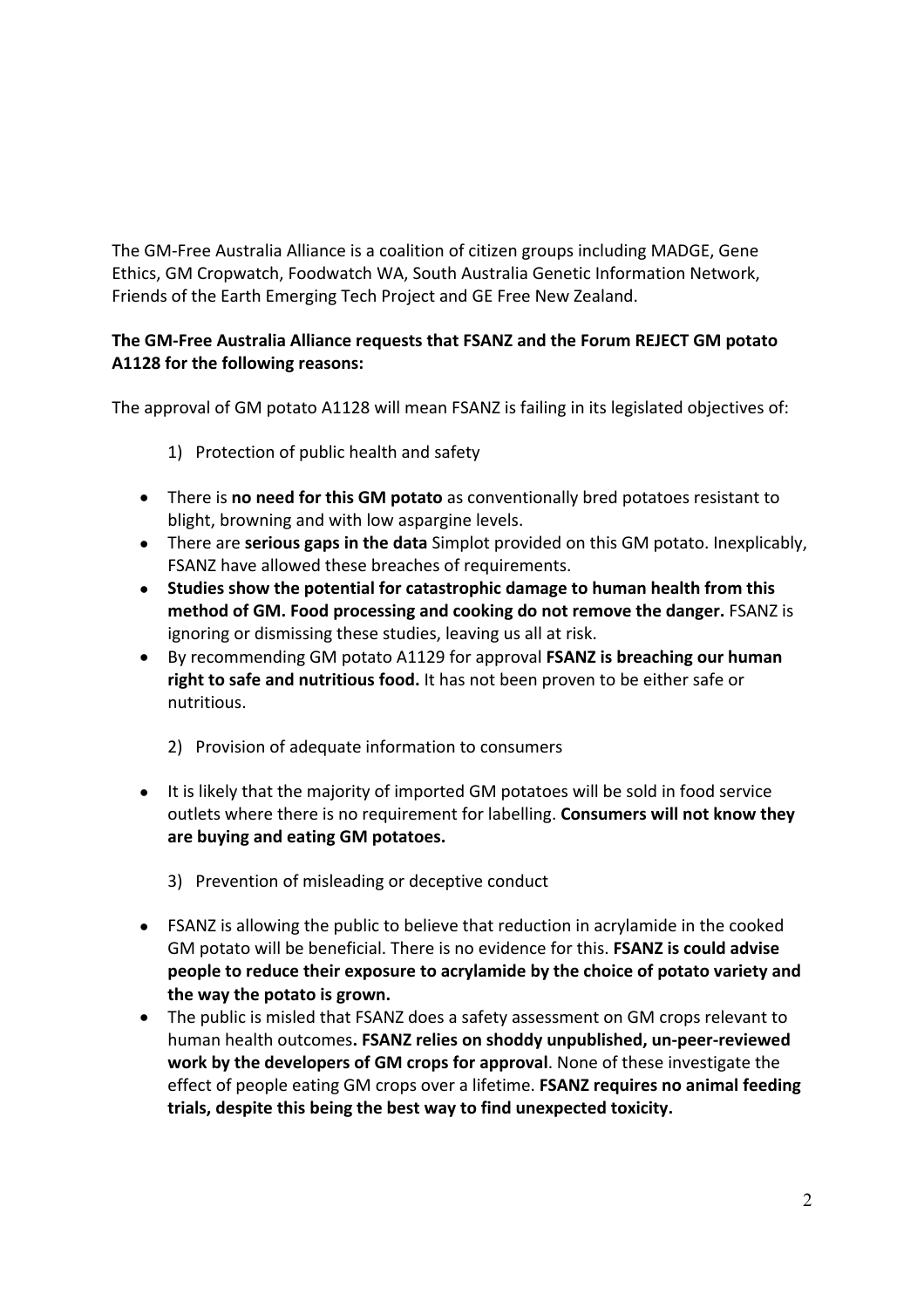GM potato A1128 has been genetically manipulated using a bacteria containing two gene cassettes<sup>1</sup>. The aim is to reduce the expression of four potato genes.

The claimed benefits are:

- 1) **Reduced browning** if the potatoes are cut, bruised or damaged
- 2) **Reduced acrylamide** when cooked at high temperatures. This is due to lower levels of the amino acid aspargine in the raw potato which converts to acrylamide when fried.

Both of these claimed benefits are unsubstantiated:

# **1) Browning may alert cooks to old or damaged potatoes that shouldn't be eaten**

Bruising and browning is a way of knowing that a potato is poor quality, may be too old and potentially unfit to eat. Careful handling and storage can reduce bruising. GM potatoes with a non-browning trait are not needed as bruise and blight resistant non-GM potatoes have been conventionally bred. One of these is the Sarpo Kifli.<sup>2</sup>

# **2) Acrylamide can be reduced by: using different potato varieties; cleaning up agricultural practices; and reducing cooking temperatures**

Acrylamide is not naturally in potatoes but is formed when the starches and amino acids are subject to high temperatures, especially in reactions with oils.

There is no proof that the "low acrylamide" potatoes are actually what they say they are. However, the nutrient and vital amino acids may have been significantly altered by the genetic modification process. This alters the potato's nutritional profile, affecting its consideration as a staple food source. There is the possibility that the GM process will form dangerous levels of naturally occurring potato toxins. As these have had no safety testing, carried out on any animal or human, this food is potentially dangerous and should not be approved.

The levels of aspargine in different varieties of potato vary widely, with some having low levels. The GM A1128 potatoes were developed from Russet Burbank potatoes which have high levels of aspargine.<sup>3</sup> A simple way to reduce acrylamide would be to use a different potato, for example the Teton Russet<sup>4</sup> This non-GM potato was especially bred for low aspargine, high protein and vitamin C.

# **Claiming the GM Innate A1128 potato is low in aspergine or chips will be low in acrylamide, when they may be far higher than in other potato varieties, is misleading and deceptive.**

Acrylamide in food may not only be present due to natural levels in the crop. The plant may be absorbing it from the environment due to conventional farming practices. Polyacrylamide is used in irrigation water to stick degraded soil together and in pesticides to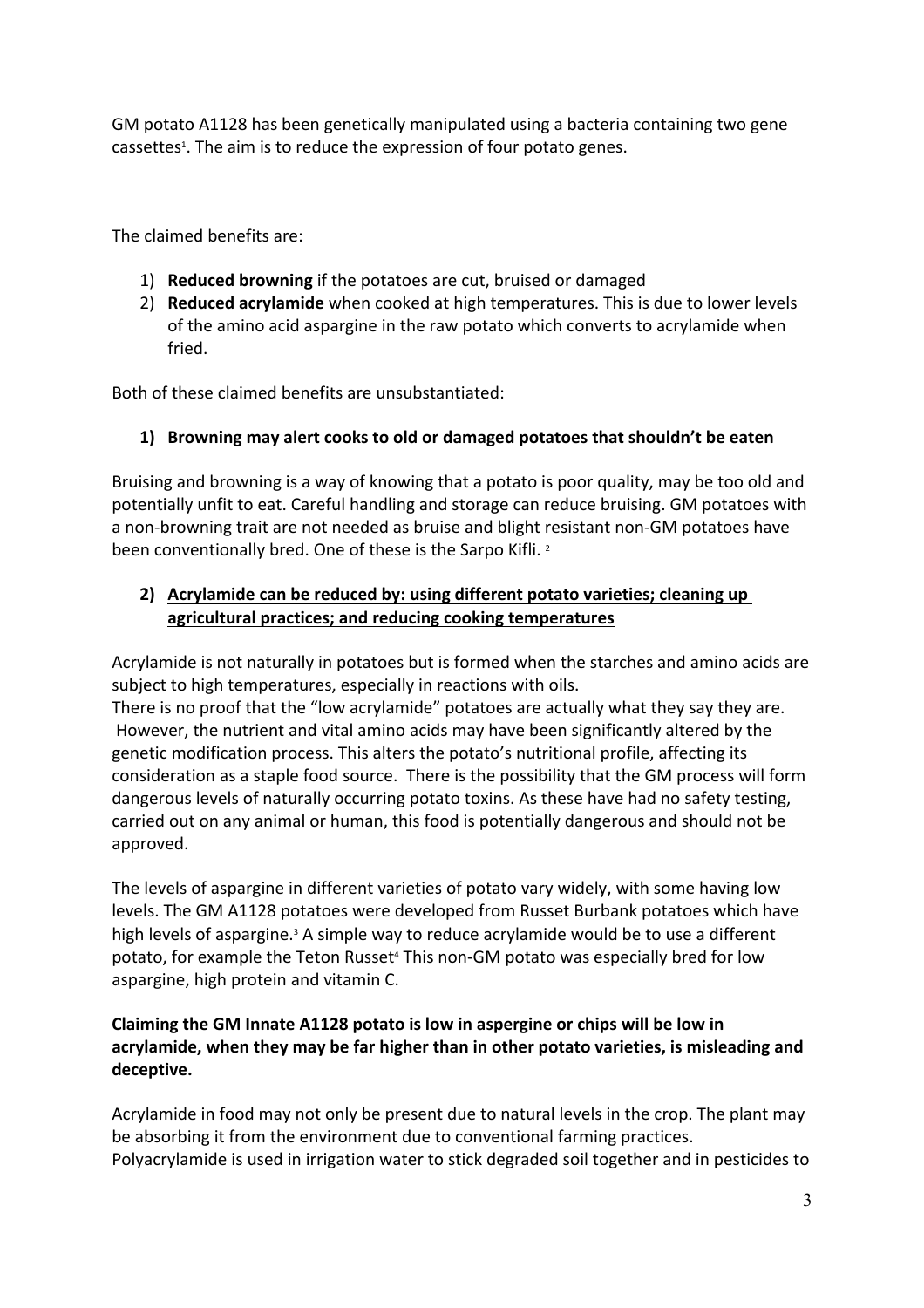reduce spray drift. Polyacrylamide is a polymer made of acrylamide. It seems that acrylamide can be both a contaminant and a breakdown product from the use of polyacrylamide.<sup>5</sup>

The likelihood of acrylamide being present in vegetables due to the practices of commercial agriculture appears not to have been investigated**. It is disturbing that FSANZ has made no investigation into the overall presence of acrylamide in Australian food due to common farming practices, which would set a baseline for population exposure against which to measure the significance of introducing the A1128 potato.** It would surely be important for the protection of public health and safety to commission such studies.

If reduction in acrylamide is the intended outcome, growing potatoes low in aspergine, without using polyacrylamide, would seem to be the best way**. Not advising the Australian public of that they should adopt eating habits to protect their health from the overall impacts of acrylamide in the diet, is misleading and deceptive.** FSANZ is not fulfilling its brief to protect public health and safety, and to give the public adequate information.

#### **Acrylamide's link to cancer is a theory**

It is also unclear that increased acrylamide is linked to cancer. "Gary Kennedy, a food technology expert with Correct Food Systems, said processors, while catering to the western diet, are under pressure to remove acrylamide.

"There have been links to higher levels of cancer in western foods, to foods containing high levels of acyrlamide.

"It hasn't been proven that higher levels of acrylamide cause cancer, but that's the theory."<sup>6</sup>

#### **There are no studies showing GM potato A1128 would reduce risks to human health**

The application contains no studies showing how these potatoes would protect human health. Any claims that these potatoes would do so are based on assumptions that they would be effective and that acrylamide causes cancer. Avoiding Russet Burbank potatoes and choosing low acrylamide ones instead would potentially reduce risks to human health more than GM potatoes, yet this is not being assessed or advocated.

The subtle promotion of claims that these GM potatoes improve human health **is misleading and deceptive. People are encouraged to believe these GM potatoes will be beneficial, despite the lack of evidence<sup>7</sup> and uncertainty over whether acrylamide causes cancer.**

# **FSANZ ignores its own safety assessment criteria and allows gaps and guesses in place of science**

FSANZ's Application Handbook states in 3.5.1 Foods Produced using Gene Technology section A.3 The nature of the genetic modification<sup>8</sup> requires the applicant to submit: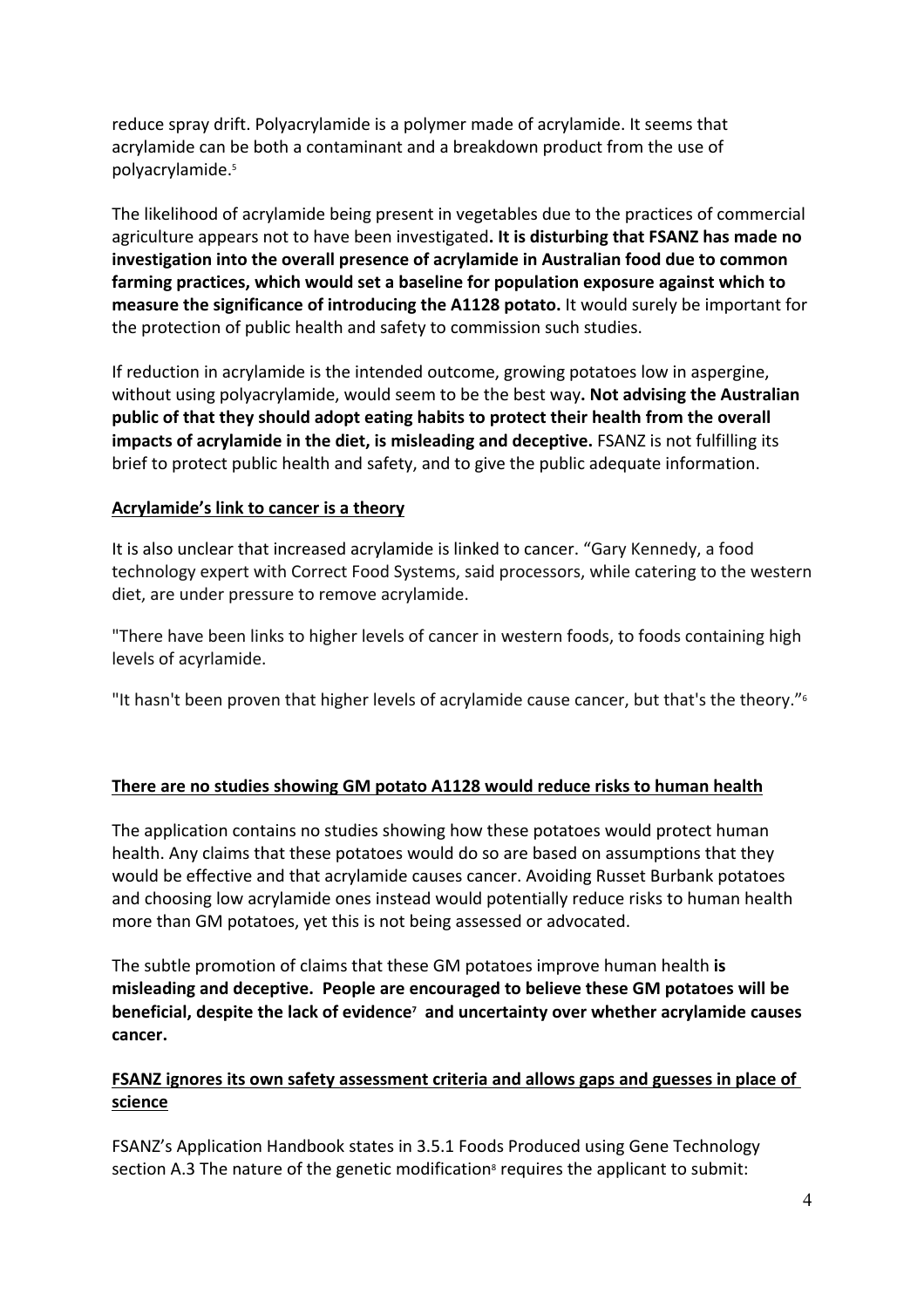(c) A full molecular characterisation of the genetic modification in the new organism, including:

(i) identification of all transferred genetic material and whether it has undergone any rearrangements

(ii) a determination of the number of insertion sites, and the number of copies at each insertion site

(iii) full DNA sequence of each insertion site, including junction regions with the host DNA (iv) a map depicting the organisation of the inserted genetic material at each insertion site (v) details of an analysis of the insert and junction regions for the occurrence of any open reading frames (ORFs).

In breach of these requirements FSANZ excuses the applicant's inability to meet their obligations. FSANZ excuses and ignores the evidence gaps and ignores any potential harm from the scrambled GM genome. FSANZ approval document lists the breaches of its own requirements (emphasis added):

- "Alignment of the E12 flanking sequence to the Michigan State University Spud Database indicates that the integration site is *likely t*o be on chromosome 12. The alignment also revealed a *small duplication of chromosomal DNA (approximately 3.2 kb in length) at the insertion site. The host (Russet Burbank) does not have this duplication, indicating the duplication occurred during transformation and integration of the T-DNA.* Insertion at this site and the duplication of DNA on chromosome 12 did not disrupt any known potato genes."<sup>9</sup>
- 'Other than the junction sites*, the Applicant was unable to provided sequence data* for the TDNA inserted into E12, i.e. sequence across the insertion site. The Applicant has indicated the *difficulty in obtaining this data was due to the insert consisting entirely of potato sequences, including inverted repeat sequences of endogenous DNA*.'<sup>10</sup>
- "*9/38 reported analytes differed from control in statistically significant ways.* Four of these expected due to the GM."11 Meaning 5 were unexpected. The way the 'controls' were established is unusual. They took 8 different types of potato as controls. When comparing the analytes only one potato was compared, it wasn't named but merely called 'control'. It is easy to imagine the potato with the most advantageous comparable analytes was chosen. This is not science, it is fraud.
- "The junction and flanking regions of the inserted T-DNA from pSIM1278 have been sequenced and *reveal a loss of 24 bp and 119 bp from the Left and Right Border regions, respectively."* P14. <sup>12</sup>
- It is assumed that Open Reading Frames (areas of code with no stop codon that are potentially capable of creating proteins) will not create allergenic or toxic proteins. Only known allergens of 30+ amino acids in ORF's were looked for. This ignores the potential for new allergens and toxins being produced*. 27 ORF's were found but it was decided they were not biologically significant matches to known allergens.* <sup>13</sup>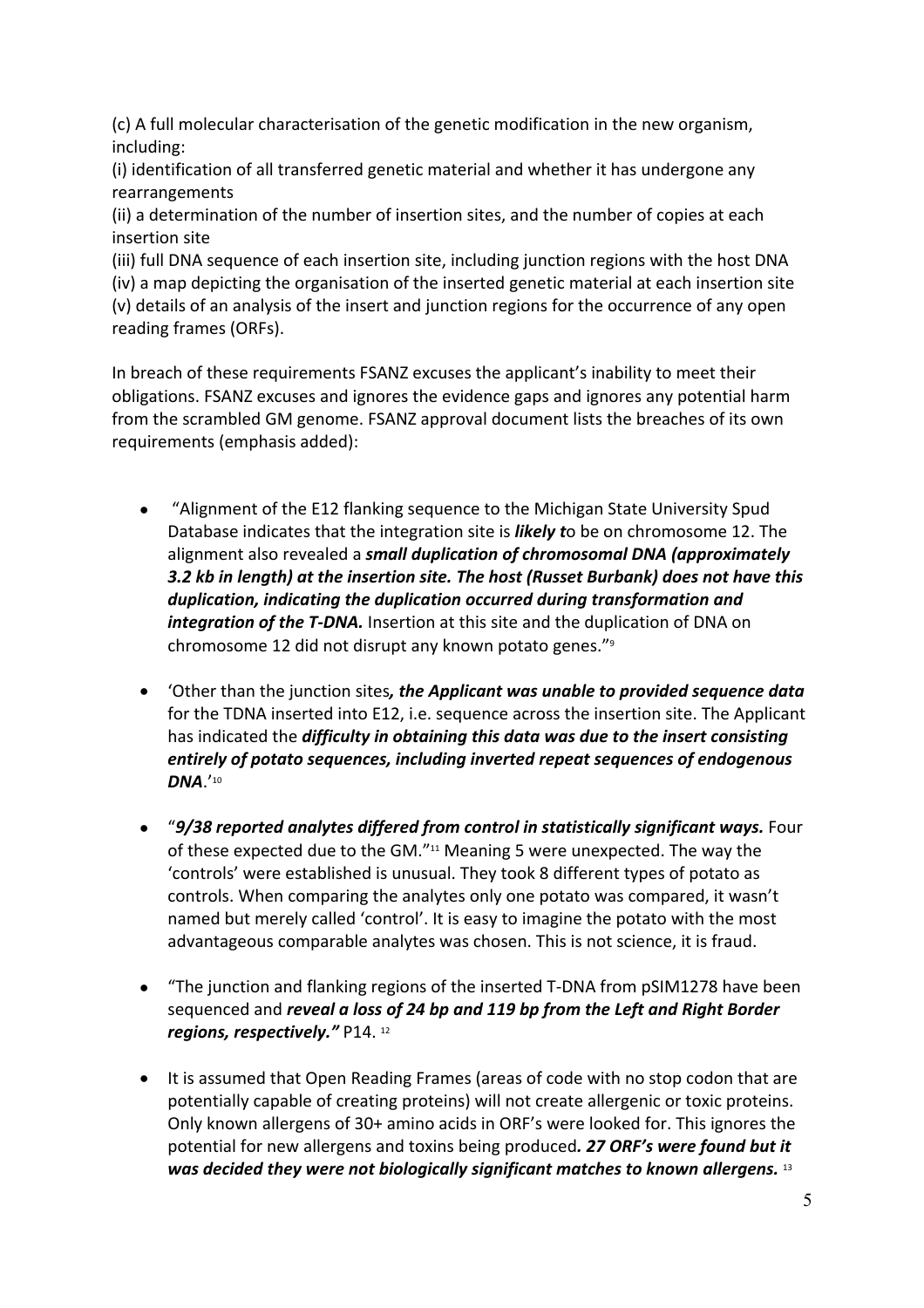Simplot, the applicant, is unable to present full information on how the genome has been genetically modified. **All the research papers submitted on this GM potato A1128 are Simplot's own unpublished, un-peer-reviewed papers.** FSANZ dismissed the gaps and alterations as 'not biologically significant' but there is no scientific definition of what this means and no experiments to establish any biological significance. Though **FSANZ is able to ask for further evidence and data, it has chosen not to do so, thus putting public health and safety at risk.**

There appears to be **no obligation on the part of either the applicant or FSANZ to establish whether the genetic alterations affect the safety of the potato.** 

# **Feeding trials unexpectedly showed 10% of eaters' genome disrupted but FSANZ claims further tests are unneeded.**

GM potato A1128 has been manipulated using RNA interference. This creates double stranded RNA (dsRNA), to destroy messenger RNA (mRNA), and to reduce the production of proteins by four potato genes.

This is a new technique which appears to create cascades of unexpected changes. Honeybees were fed tiny pieces of dsRNA. The Brazilian researchers (Nunes et al 2013) expected nothing to happen as the dsRNA used was from jellyfish, not bees. It only took a single meal of the dsRNA fed to the worker bee larvae, to significantly alter the expression

of 1461 genes (10% of the genome) as the bees grew up.<br>'In general, **the affected genes are involved in important developmental and metabolic processes associated with RNA processing and transport, hormone metabolism, immunity, response to external stimulus and to stress**.' <sup>14</sup>

This shows that feeding trials are urgently needed on all GM crops as the theoretical view that there would be no effects from eating dsRNA was proved wrong. **FSANZ is putting public health and safety at risk by claiming there is no need for feeding trials**:

"The Applicant states that reducing acrylamide potential in potatoes is desirable because acrylamide presents a potential health risk for consumers (FDA 2016). The introduction of food from E12 into the food supply is therefore expected to have little nutritional impact and, as such, no additional studies, including animal feeding studies, are required."<sup>15</sup>

**FSANZ accepts unproven health claims while ignoring evidence of proven risks. Its argument is illogical.** They claim that reducing acrylamide in this one potato variety is desirable, due to acrylamide health risks. Then, without evidence, they claim the GM potato will have little nutritional impact in the diet, and therefore no feeding studies are required. These three unlinked claims are not evidence-based and are not logical, let alone scientific.

#### **FSANZ rejects science and puts public health at risk**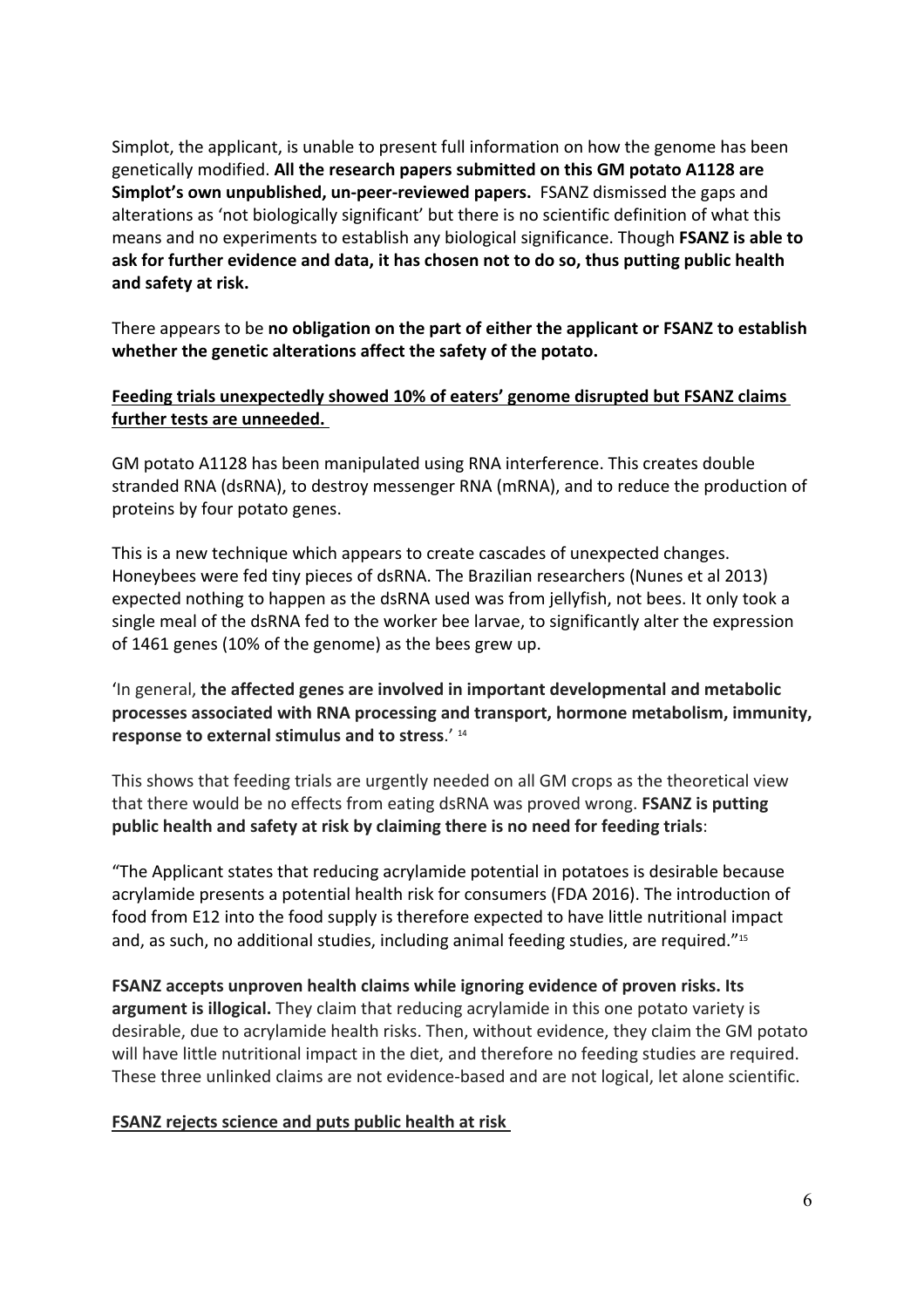FSANZ has been alerted to the disruptive potential of GM RNAi (dsRNA). Heinemann's 2012 report on GM wheat specifically raised the potential for the initial dsRNA to generate secondary dsRNA within the plant<sup>16</sup>. This seems to have been what happened with the honeybees:

**'Expression changes appear to be the result of both direct off-target effects and indirect downstream secondary effects; indeed, there were several instances of sequence similarity between putative siRNAs generated from the dsRNA-GFP construct and genes whose expression levels were altered.'** (Nunes et al)

The initial dsRNA changes lead to further changes within the GM plant or the animal that has eaten it. These cascading effects are unpredictable, are cumulative and potentially catastrophic.

FSANZ's statement dismissed Heinemann's concerns regarding RNA and appeared unaware of Nunes et al's evidence from honeybees. FSANZ has claimed they 'will continue to monitor the scientific literature for any new developments which may be relevant to GM food safety assessment.'<sup>17</sup>

However, granting approvals on inconclusive and incomplete evidence, then merely monitoring the literature without being at all proactive, turns the approved food into an uncontrolled experiment. There appears to be no evidence that FSANZ is aware of the Nunes study or has revised its views accordingly. More characteristically, FSANZ would have argued that Nunes is irrelevant since humans aren't bees and therefore our children won't be affected.

# **Gene silencing (dsRNA, RNAi) can kill, produce inherited changes in offspring, create huge unintended effects and alter gene expression**

#### **RNAi can kill**

RNAi altered organisms are being used as a pesticide to be sprayed on crops, or genetically engineered into a plant<sup>18</sup>. The effects these activities could have on insects and the food web of life is mostly unknown.<sup>19</sup>

Last year FSANZ recommended approval of a GM corn MON87411<sup>20</sup> that produces genetically modified double stranded RNA (dsRNA) within the plant. We said:

'If certain insects eat the corn this dsRNA interferes with a vital gene causing the insect to die. Our food standards body, FSANZ, has recommended MON87411 for approval. It decided there is no need to investigate the potential effects on humans of eating this corn as **"The data provided do not indicate this dsRNA possesses different characteristics, or is likely to pose a greater risk, than other RNAi mediators naturally present in corn."**

**Transforming a plant from harmless to lethal for insects using GM dsRNA suggests that the GM plant does indeed possess different characteristics.** Therefore it should be evaluated for its effects on human health  $21$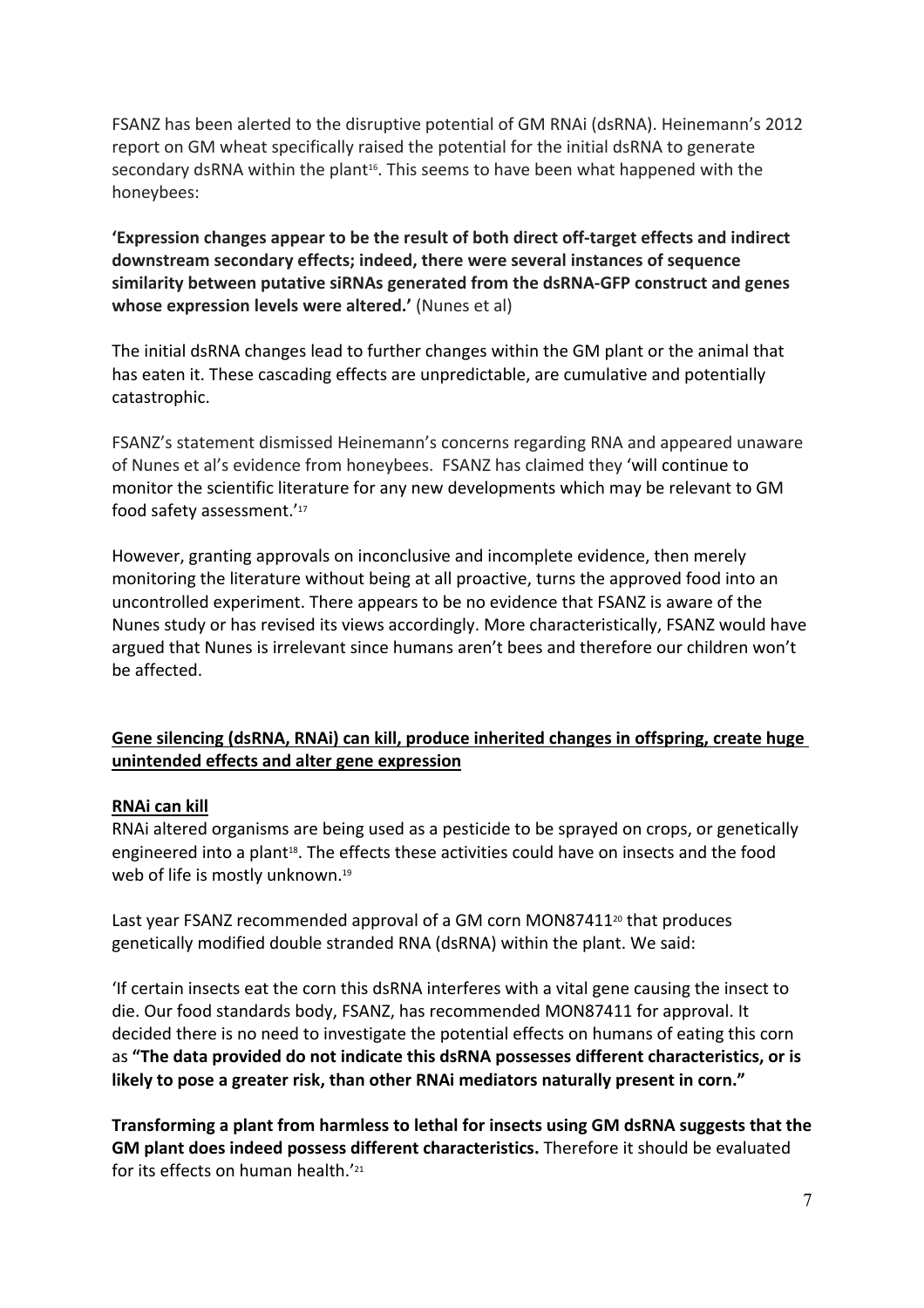# **What we eat can alter our children at a genetic level**

Food contains naturally occurring double stranded RNA (dsRNA). It appears the dsRNA in what we eat can affect the expression of our genes<sup>22</sup>, and therefore our health. **Plant dsRNA has been found in breast milk23 and therefore may affect the expression of babies' genes.**

Assuming, as FSANZ does, that genetically engineering dsRNA into plants will have no effects, as there are already naturally occurring dsRNA, makes no sense. **Cyanide and arsenic are both naturally occurring but we ought to be concerned about their levels in our food**. We know that RNA plays an important role in our health and wellbeing so any alteration to the RNA we eat should be fully investigated.

There is still much that is not understood about RNA. **Recent studies have shown that diet alters RNAs in sperm which may lead to an offspring's genes being expressed differently.** 

'No-one knows whether those methylation changes are directly driven by sperm RNAs in early embryos, or (more likely) are secondary to altered development later on. At this point we know very little about how tRF-Gly-GCC acts mechanistically. But given that it seems to affect transcription, rather than the stability of MERVL-driven transcripts, it is easy to speculate that it interacts with other epigenetic modifications.'<sup>24</sup>

#### **RNAi can create huge unintended effects and alter our gene expression**

Despite RNAi being used to kill, showing that it alters 10% of the expression of bees' genomes after one meal, can alter inheritance and creates cascades of unpredictable changes, FSANZ merely says:

'There is also no scientific basis for suggesting that, when present as a result of the genetic modification of a plant, they possess different properties or pose a greater risk than those already naturally abundant in foods from conventional plants, animals and microorganisms such as yeasts.'<sup>25</sup>

So what does FSANZ mean by 'scientific basis'? Its regulatory science is science-based and does not apply the scientific method.

FSANZ has dismissed Heinemann's fully scientifically referenced report<sup>26</sup> showing the following worrying concerns:

- Strong evidence that RNA produced in GM plants will **transfer to humans through food**
- Strong evidence that RNA produced in GM plants will remain in a form that can be **transferred to humans even after food processing and cooking** `
- Strong evidence that these RNAs **have the capacity to affect us**

It is especially worrying that the many types and methods of functioning of RNA are poorly understood and many have only recently been discovered. So, who is FSANZ protecting?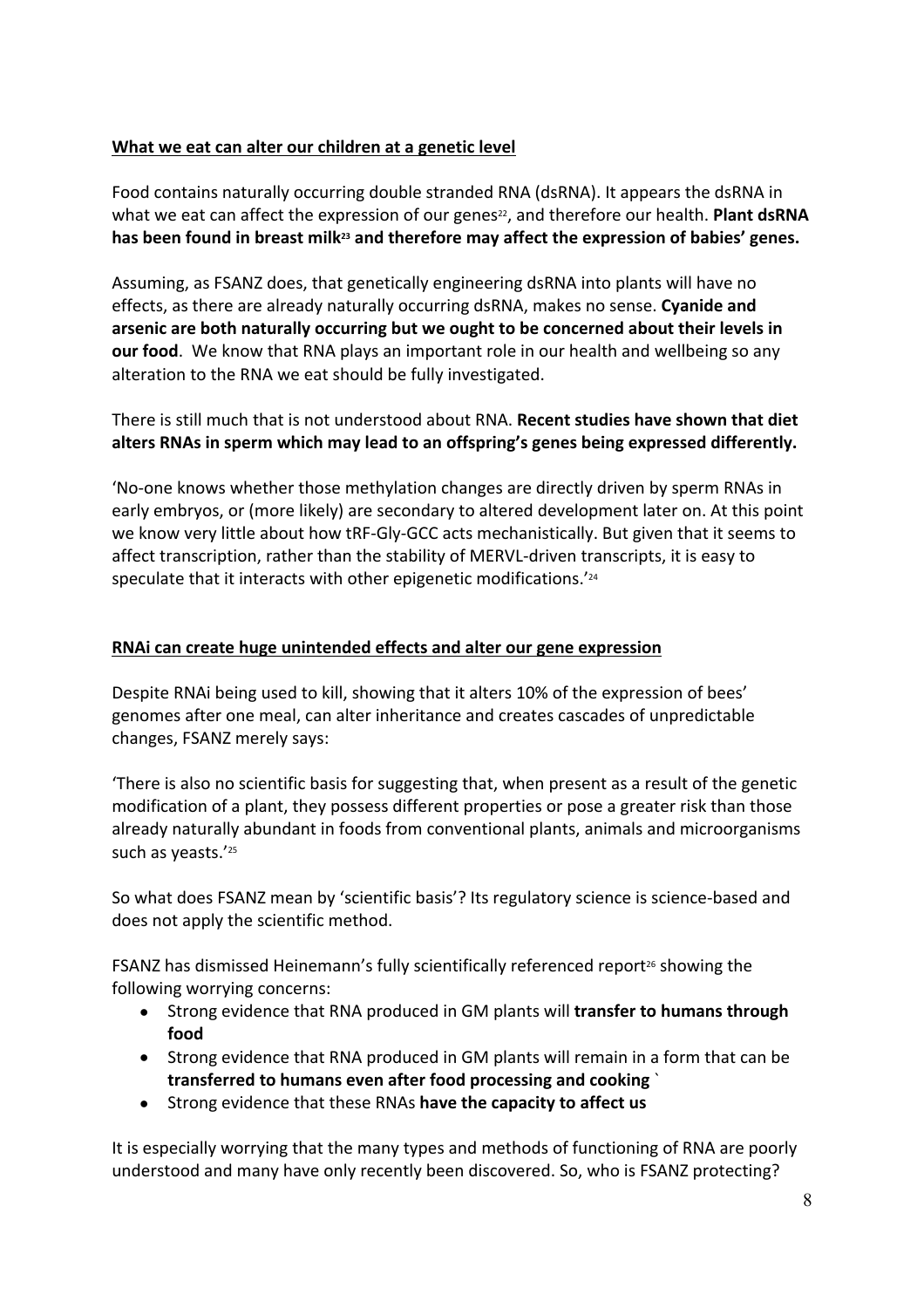#### **How is FSANZ's approach to science held to account? It's not.**

There is no 'Science Ombudsman' who can investigate complaints of FSANZ dismissing or ignoring scientific evidence of harm or potential harm. FSANZ is judge and jury, deciding which evidence will be heard and given weight. The Forum of Ministers that finally approves GM foods does so on the basis of advice from FSANZ.

This results in a merry-go-round where the Forum say they approve GM foods on advice from FSANZ. FSANZ say they do not approve GM food, merely give advice to the Forum on its approval.

Since the Forum and its committee of officials appears to listen only to advice from FSANZ, it is deeply concerning that this advice appears to avoid engagement with the unfolding science of GMO and genetics, the WHO IARC monograph on glyphosate (Roundup) being a probable carcinogen and new Genetic Manipulation techniques badged as 'gene editing'.

FSANZ still has on its website the false claim that the Seralini study has been retracted<sup>27</sup>. This two -year study fed rats GM corn and the pesticide designed to be sprayed on it, Roundup. Rats were shown to have statistically significant damage to liver, kidneys, and pituitary gland, increased death rates, as well as tumours.<sup>28</sup>

Monsanto, the company that developed both the GM corn and Roundup, has recently been shown to have been instrumental in the paper's original retraction<sup>29</sup> on the false ground of 'inconclusivity'. Papers are usually only retracted due to error, fraud or plagiarism, not for being inconclusive. Seralini's paper was republished over two years ago, stands in the scientific literature and is cited by other researchers. **FSANZ is putting public health and safety at risk by ignoring peer reviewed published science showing threats health.** 

FSANZ assessors do not put their names to the assessments so there is no way of knowing who has worked on which application or their qualifications to make such judgements. There is also no way of seeing if there are any conflicts of interest.

When MADGE met with FSANZ several years ago, to discuss the approval of Roundup Ready canola GT73, none of the people we met with had read the entire dossier. **None of the glaring errors in the submitted data had galvanized anyone at FSANZ to request new information or studies.** 30 FSANZ accepts unpublished, un-peer-reviewed corporate studies for safety assessments on our food while dismissing published peer reviewed studies showing harm.

'The Auditor General Audit Report No 15 2010-11 (ANAO) into FSANZ analyzed ten of FSANZ's accepted applications. The report does not say how many were of GM crops. They found 'gaps in the supporting data identified in Table 3.3 were because either the information was not provided by the applicants; or FSANZ had not documented whether the requirements were met.'…..**'an applicant may provide supporting documentation or**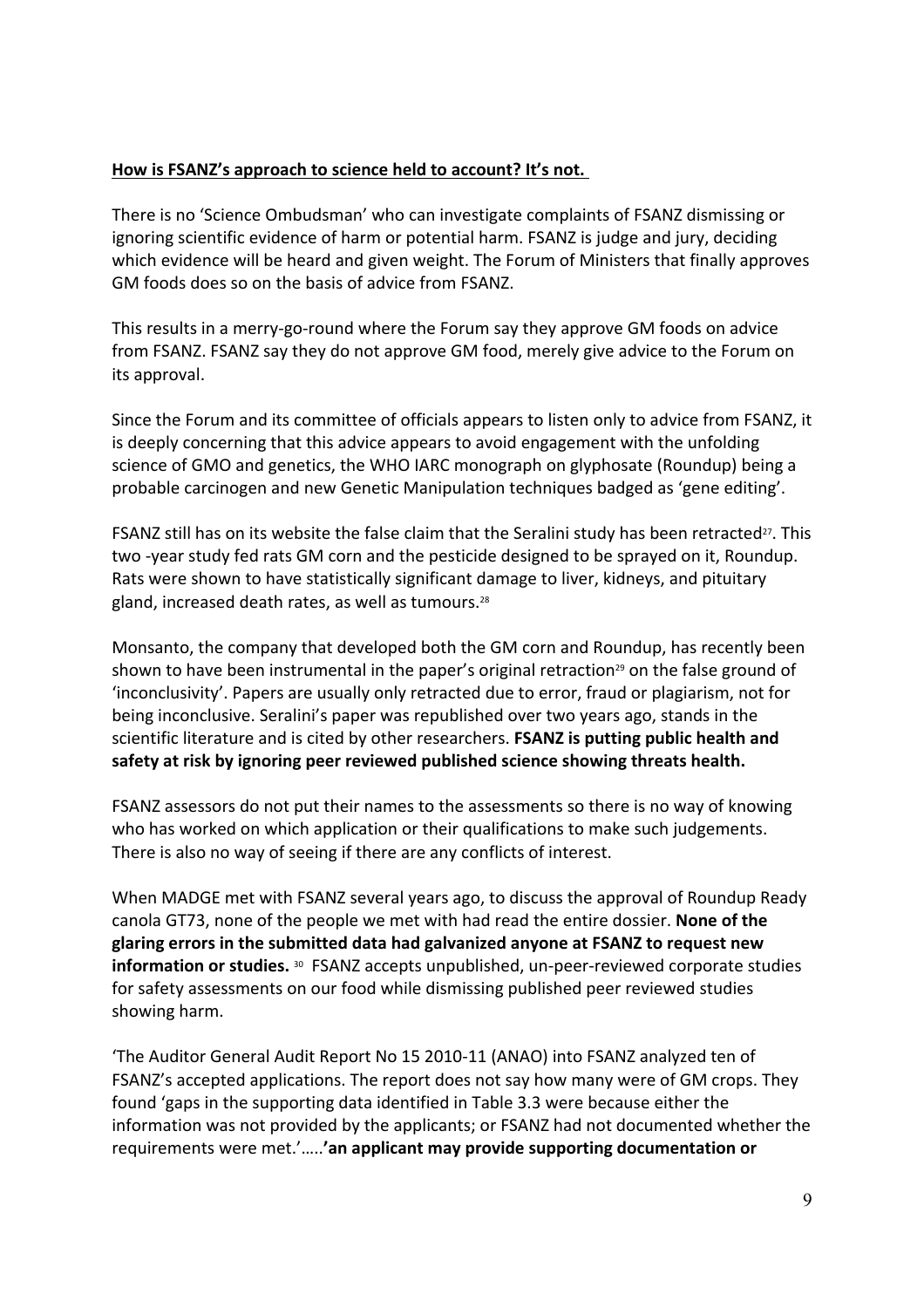#### **scientific studies that could be incorrect or incomplete, whether this is intentional or not**.'<sup>31</sup>

It is simply unacceptable that our food is being altered by techniques that are entirely new, poorly understood, barely researched, except by those with a financial interest in them, and then approved in an unaccountable and unscientific way by FSANZ.

#### **Monsanto praises FSANZ**

FSANZ's approach has been praised by an employee of Monsanto at the recent Productivity Commission Inquiry into Regulation in Agriculture:

'First of all, FSANZ and OGTR are seen as pillars globally in how they regulate GMO, and countries such as China, amongst other, frequently come to them for guidance and advice on regulating GMOs.'<sup>32</sup>

FSANZ has approved every GMO submission it has received, including those rejected by countries ranging from South Africa to Austria<sup>33</sup>. Their website says 'It is mandatory to label GMOs' which gives any consumer the impression that they will know if they are eating GMO food if they read the packet. Loopholes in not requiring processed ingredients to require labelling means that most GM ingredients eaten in Australia are unlabeled. The general public are unlikely to agree that this behavior should be seen as being a 'pillar' of regulation. They are likely to regard it as withholding information and being misleading and deceptive.

#### **Powerful interests undermine science, regulation and public safety**

The current approach to regulation is inadequate where powerful interests have a lot to lose and much to gain in having their products approved. Stephen Druker's "Altered Genes, Twisted Truths' shows how science has been subverted. Interestingly on page 171 FSANZ's predecessor ANZFA, is shown to have sided with Monsanto in dismissing the worrying changes in amino acid composition and other alterations in three GM canola and corn applications. ANZFA (now FSANZ) ignored concerns raised by the Public Health Association of Australia.

Whistleblower ex-regulators have exposed the flaws in the regulatory systems in the US and Canada: 'Poison Spring: The secret history of pollution and the EPA' by E.G Vallianatos and 'Corrupt to the Core: Memoirs of a Health Canada Whistleblower' by Shiv Chopra. This is a global problem and is not limited to Australia and New Zealand.

The EU has the same malaise. Even publicly funded investigations into how best to do risk assessments of GM food appear designed to support corporate interests. **The EU's GRACE project '…publication on a feeding trial with rats makes no mention of relevant data indicating health impacts. This is one of the underlying signs that industrial nepotism appears to be prevalent within the GRACE project even though it is publicly funded.'** There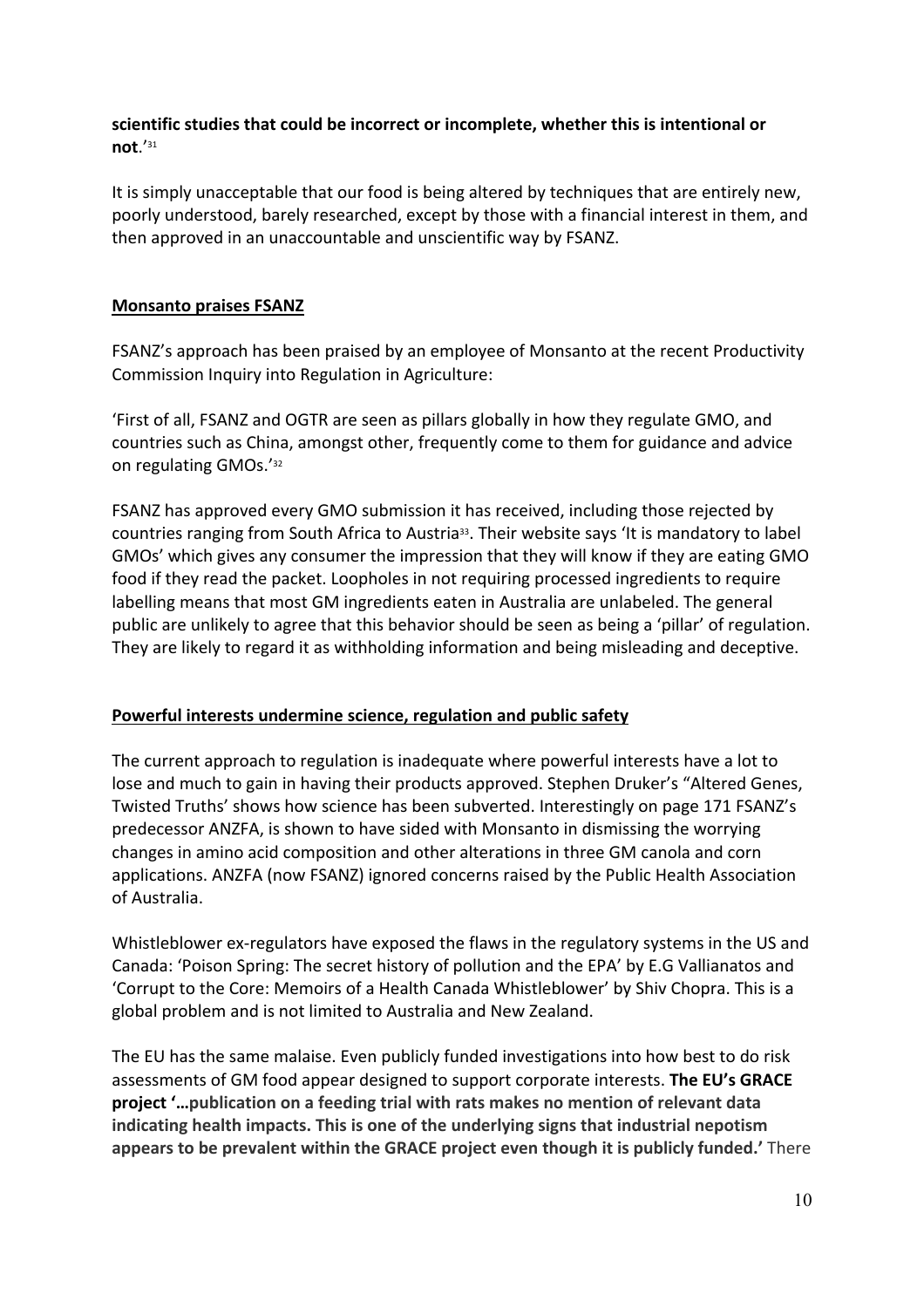are also complaints of incorrect or inadequate declarations of interests of the experts involved in GRACE.<sup>34</sup>

'Now members of the GRACE and G-TwYST research teams have published a paper, "Proposed criteria for the evaluation of the scientific quality of rat and mouse feeding trials with whole food/feed derived from genetically modified plants", in the journal Archives of Toxicology. They are inviting "stakeholders" to contribute to further developing these criteria by sending comments.' The journal Archives of Toxicology has strong affiliations with experts at the GRACE project. It also has a history of working closely with industry. 'Testbiotech is concerned that under these circumstances the preconditions for strict peer review, full transparency in declaration of interests and for further unbiased and open scientific discussions may not be met.<sup>'35</sup>

#### **'In fact, the paper is not so much a discussion piece as a clear policy statement in favour of abolishing animal feeding trials with GMOs.**

The paper states:

"Only in case a trigger is available from the initial molecular, compositional, phenotypic and/or agronomic analyses and therefore the rationale of the study prior to testing is formulated in form of hypotheses regarding specific endpoints, feeding trials with whole food/feed may provide an added scientific value for the risk assessment of GM crops."

In other words, the authors are implying that animal feeding trials with GMOs are not necessary except when pre-existing tests by the company (e.g. gross compositional tests analysing fat, carbohydrate, etc.) produce results that suggest that they would be needed.'<sup>36</sup>

**Therefore public money is being used to claim that generic toxicity tests will not be required even though this is the best way to establish whether a food is toxic.**

#### **Human Right to safe and nutritious food**

The declaration of human rights includes the right to safe and nutritious food.<sup>37</sup> **The International Criminal Court has recently announced a 'new and welcome focus on the prosecution of individuals for human atrocities that are committed by destroying the environment in which we live and on which we depend.**' <sup>38</sup>

The destruction of safe food by the approval of GM varieties that contaminate the genetics of our food supply may soon be part of the ICC's focus. This is especially so as the mass poisoning of people by GM soy in South America and elsewhere will be investigated at the Monsanto Tribunal at The Hague in October 2016<sup>39</sup>.

# **Will regulators be held to account for their approval of GM food despite yawning gaps in the science and evidence of harm?**

#### **Labelling**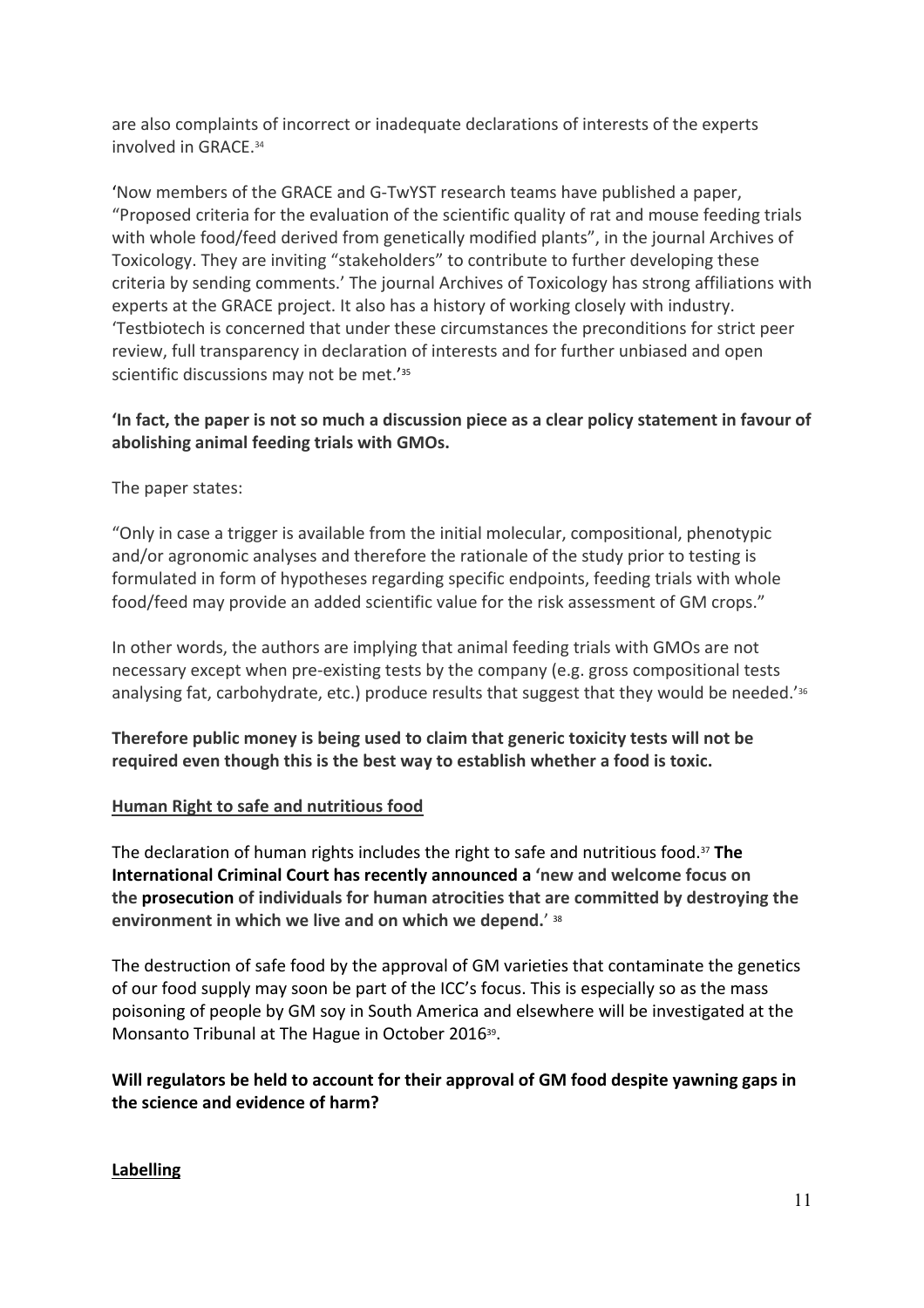The GM potatoes would currently need to be labelled as GM if they were sold as pre-cut chips or other products in retail outlets. About 26% of potatoes that go to processing in Australia are imported, mostly from the US where these GM potatoes will be grown. 79% of processed potatoes go to food service outlets. This means that since there is no requirement for labelling. "Food prepared and sold from food premises and vending vehicles (e.g. restaurants, takeaway food outlets, caterers) is also exempt from GM food labelling requirements."<sup>40</sup>

**It is likely that most GM potatoes will be imported for sale in food service outlets where they would escape labelling.** 

#### **Conclusion**

The approval of GM potato A1128 will mean FSANZ is failing in its legislated objectives of:

- 1) Protection of public health and safety
- There is **no need for this GM potato** as conventionally bred potatoes resistant to blight, browning and with low aspargine levels.
- There are **serious gaps in the data** Simplot provided on this GM potato. Inexplicably ,FSANZ have allowed these breaches of requirements.
- **Studies show the potential for catastrophic damage to human health from this method of GM. Food processing and cooking do not remove the danger.** FSANZ is ignoring or dismissing these studies, leaving us all at risk.
- By recommending GM potato A1129 for approval **FSANZ is breaching our human right to safe and nutritious food.** It has not been proven to be either safe nor nutritious.
	- 2) Provision of adequate information to consumers
- It is likely that the majority of imported GM potatoes will be sold in food service outlets where there is no requirement for labelling. **Consumers will not know they are buying and eating GM potatoes.** 
	- 3) Prevention of misleading or deceptive conduct
- FSANZ is allowing the public to believe that reduction in acrylamide in the cooked GM potato will be beneficial. There is no evidence for this. **FSANZ is could advise people to reduce their exposure to acrylamide by the choice of potato variety and the way the potato is grown.**
- The public is misled that FSANZ does a safety assessment on GM crops relevant to human health outcomes**. FSANZ relies on shoddy unpublished, un-peer-reviewed work by the developers of GM crops for approval**. None of these investigate the effect of people eating GM crops over a lifetime. **FSANZ requires no animal feeding trials, despite this being the best way to find unexpected toxicity.**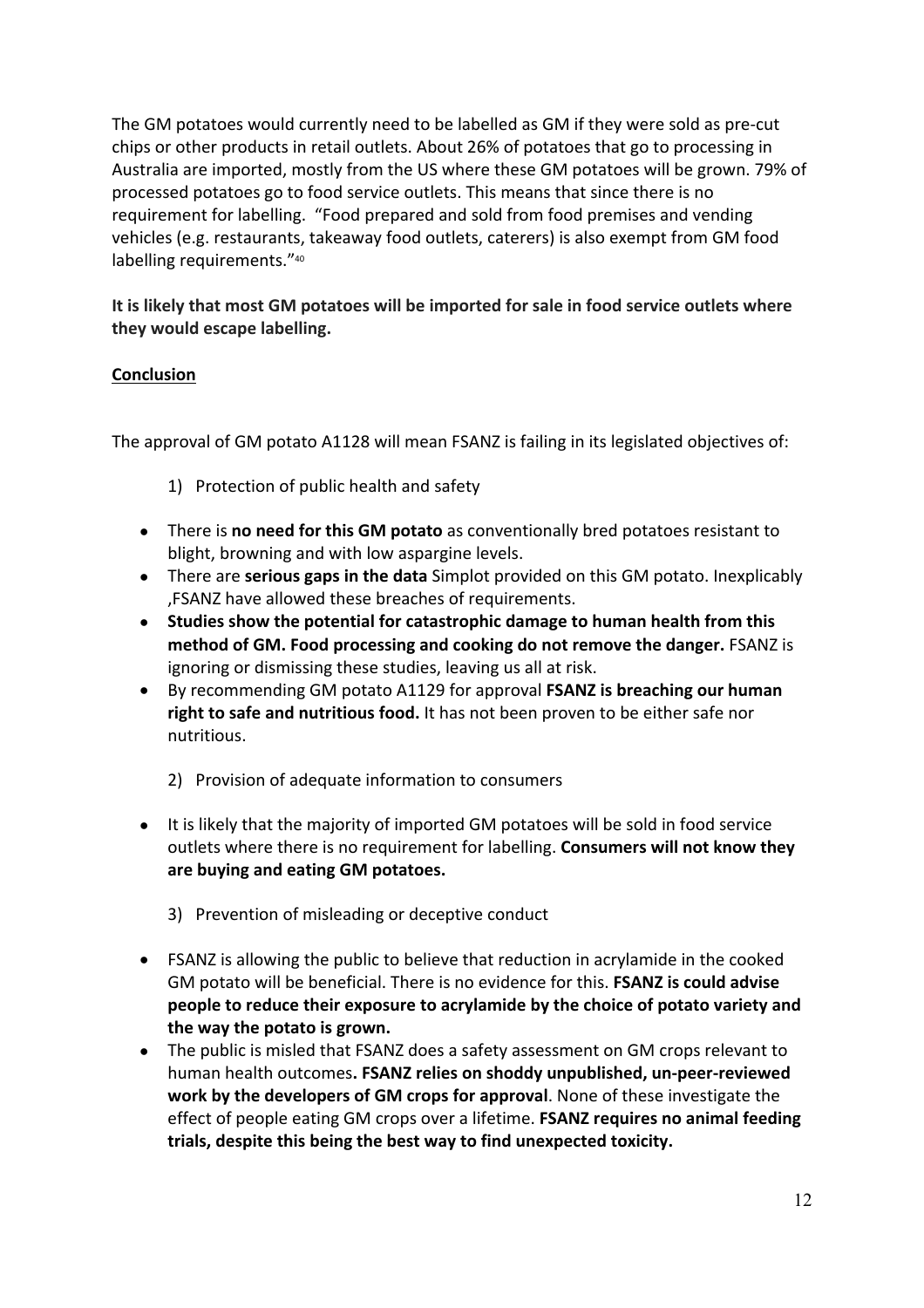References:

1 Food Standards Australia New Zealand 19 August 2016 [21–16] Supporting document 1 Safety Assessment Report – Application A1128 Food derived from reduced Acrylamide Potential & Browning Potato Line E12

[http://www.foodstandards.gov.au/code/applications/Documents/A1128%20GM%20potato%20E12](http://www.foodstandards.gov.au/code/applications/Documents/A1128%20GM%20potato%20E12%20SD1%20Safety%20Assess.pdf) [%20SD1%20Safety%20Assess.pdf](http://www.foodstandards.gov.au/code/applications/Documents/A1128%20GM%20potato%20E12%20SD1%20Safety%20Assess.pdf) p6-11

<sup>2</sup> Sarpo <u>http://sarpo.co.uk/portfolio/sarpo-kifli/</u>

GM Watch The superfluous GMO potato [http://gmwatch.org/news/latest-news/15988-the](http://gmwatch.org/news/latest-news/15988-the-superfluous-gmo-potato)[superfluous-gmo-potato](http://gmwatch.org/news/latest-news/15988-the-superfluous-gmo-potato)

<sup>3</sup> Acrylamide in potato crisps prepared from 20 UK-grown varieties: Effects of variety and tuber storage time [Food Chemistry](http://www.sciencedirect.com/science/journal/03088146) [Volume 182](http://www.sciencedirect.com/science/journal/03088146/182/supp/C), 1 September 2015, Pages 1–8 [J. Stephen Elmore](http://www.sciencedirect.com/science/article/pii/S0308814615002940)et al http://dx.doi.org/10.1016/j.foodchem.2015.02.103

<http://www.sciencedirect.com/science/article/pii/S0308814615002940> <sup>4</sup> [American](http://link.springer.com/journal/12230) Journal of Potato Research August 2014, Volume 91, [Issue](http://link.springer.com/journal/12230/91/4/page/1) 4, pp 380–393 R. G. Novy

Teton Russet: An Early-Maturing, Dual-Purpose Potato Cultivar Having Higher Protein and Vitamin C Content, Low Asparagine, and Resistances to Common Scab and *Fusarium* Dry Rot http://link.springer.com/article/10.1007/s12230-013-9362-8

5 Prof Joe Cummins, Department of Biology, University of Western Ontario, August 2002 Polyacrylamide is added to soil and pesticides, it may be a major problem? <http://www.mindfully.org/Pesticide/2002/Polyacrylamide-Soil-Pesticides-Cummins8aug02.htm>

<sup>6</sup>Food regulator reviewing GM potato for use within Australia

<http://www.abc.net.au/news/2016-08-22/gm-potatoes-for-healthier-french-fries/7772252> 7ABC Rural, 22<sup>nd</sup> August 2016, Sandra Locke Food regulator reviewing GM potato for use within Australia <http://www.abc.net.au/news/2016-08-22/gm-potatoes-for-healthier-french-fries/7772252>

IFLSCIENCE GM Potatoes With Health Benefits Approved By USDA <http://www.iflscience.com/plants-and-animals/gm-potatoes-may-benefit-health-approved-usda/>

8 FSANZ Application Handbook as at 1 March 2016

[http://www.foodstandards.gov.au/code/changes/Documents/Application%20Handbook%20as%20a](http://www.foodstandards.gov.au/code/changes/Documents/Application%20Handbook%20as%20at%201%20March%202016.pdf) [t%201%20March%202016.pdf](http://www.foodstandards.gov.au/code/changes/Documents/Application%20Handbook%20as%20at%201%20March%202016.pdf)

9 Food Standards Australia New Zealand 19 August 2016 [21–16] Supporting document 1 Safety Assessment Report – Application A1128 Food derived from reduced Acrylamide Potential & Browning Potato Line E12

[http://www.foodstandards.gov.au/code/applications/Documents/A1128%20GM%20potato%20E12](http://www.foodstandards.gov.au/code/applications/Documents/A1128%20GM%20potato%20E12%20SD1%20Safety%20Assess.pdf) [%20SD1%20Safety%20Assess.pdf](http://www.foodstandards.gov.au/code/applications/Documents/A1128%20GM%20potato%20E12%20SD1%20Safety%20Assess.pdf) p13

- <sup>10</sup> Ibid
- $11$  Ibid p25
- $12$  ibid p14
- $13$  ibid p16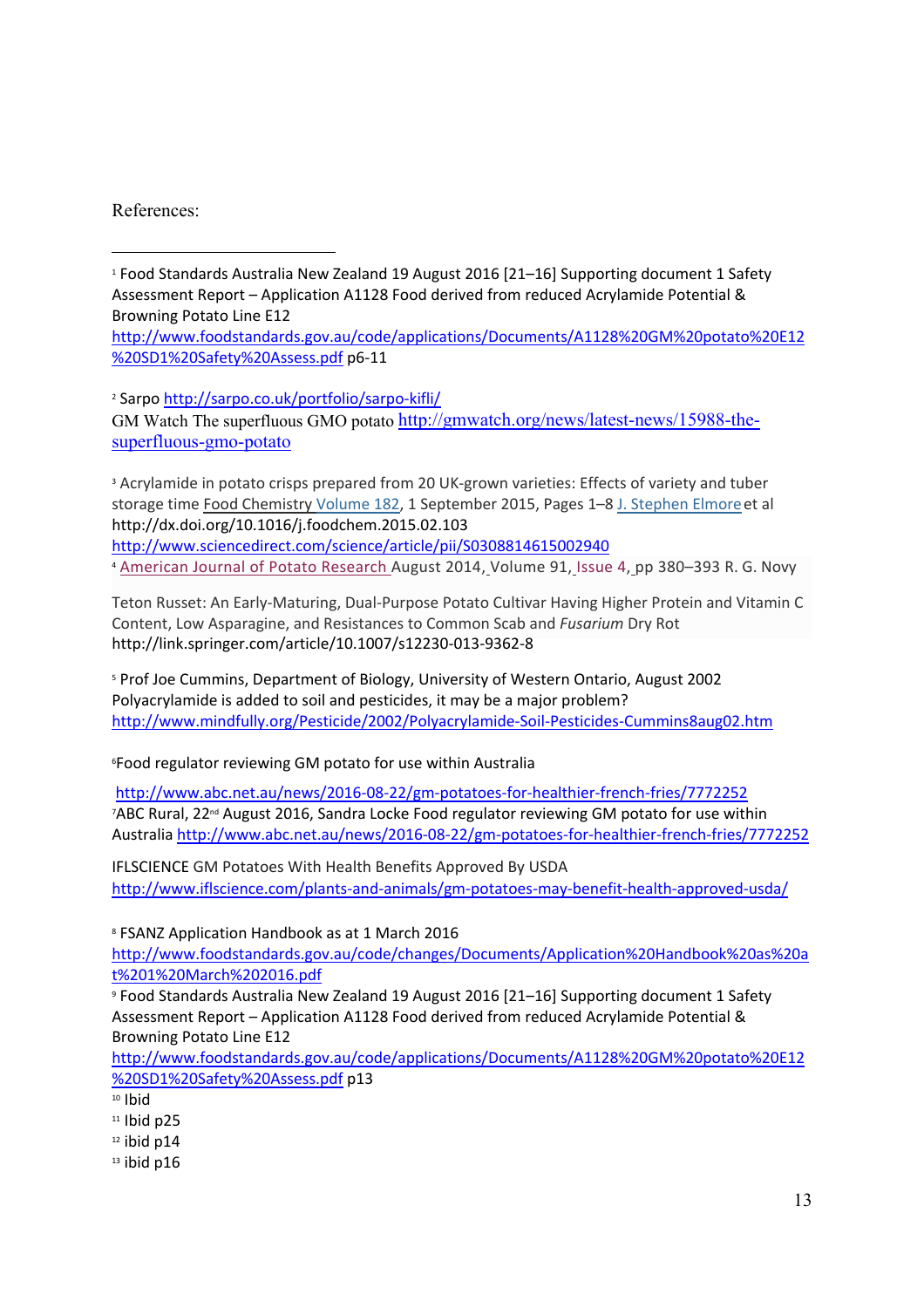<sup>14</sup> *Insects* 2013, *4*(1), 90-103; doi[:10.3390/insects4010090](http://dx.doi.org/10.3390/insects4010090) Nunes, Francis, M. et al

Non-Target Effects of Green Fluorescent Protein (GFP)-Derived Double-Stranded RNA (dsRNA-GFP)

Used in Honey Bee RNA Interference (RNAi) Assays Why Scientists are Worried about the GMO Potato and Apple [http://responsibletechnology.org/Why%20Scientists%20are%20worried%20about%20the%2](http://responsibletechnology.org/Why%20Scientists%20are%20worried%20about%20the%20GMO%20potato%20and%20apple%204.8.15%20Final.pdf) [0GMO%20potato%20and%20apple%204.8.15%20Final.pdf](http://responsibletechnology.org/Why%20Scientists%20are%20worried%20about%20the%20GMO%20potato%20and%20apple%204.8.15%20Final.pdf)

<sup>15</sup> Food Standards Australia New Zealand 19 August 2016 [21–16] Supporting document 1 Safety Assessment Report – Application A1128 Food derived from reduced Acrylamide Potential & Browning Potato Line E12

[http://www.foodstandards.gov.au/code/applications/Documents/A1128%20GM%20potato%20E12](http://www.foodstandards.gov.au/code/applications/Documents/A1128%20GM%20potato%20E12%20SD1%20Safety%20Assess.pdf) [%20SD1%20Safety%20Assess.pdf](http://www.foodstandards.gov.au/code/applications/Documents/A1128%20GM%20potato%20E12%20SD1%20Safety%20Assess.pdf) p26

16 Heinemann 28 August 2012, Centre for Integrated Research in Biosafety. University of Canterbury, Evaluation of risks from creation of novel RNA molecules in genetically engineered wheat plants and recommendations for risk assessment. [http://safefoodfoundation.org/wp](http://safefoodfoundation.org/wp-content/uploads/2012/09/Heinemann-Expert-Scientific-Opinion.pdf)[content/uploads/2012/09/Heinemann-Expert-Scientific-Opinion.pdf](http://safefoodfoundation.org/wp-content/uploads/2012/09/Heinemann-Expert-Scientific-Opinion.pdf)

<sup>17</sup> Response to Heinemann et al on the regulation of GM crops and foods developed using gene silencing (May 2013)

[https://www.foodstandards.gov.au/consumer/gmfood/Documents/Heinemann%20Response%2021](https://www.foodstandards.gov.au/consumer/gmfood/Documents/Heinemann%20Response%20210513.pdf) [0513.pdf](https://www.foodstandards.gov.au/consumer/gmfood/Documents/Heinemann%20Response%20210513.pdf)

<sup>18</sup> Monsanto's Willing Executioners Wednesday, 06 April 2016 00:00By [JP Sottile,](http://www.truth-out.org/author/itemlist/user/48272) Truthout | News Analysis [http://www.truth](http://www.truth-out.org/news/item/35517-monsanto-s-willing-executioners)[out.org/news/item/35517-monsanto-s-willing-executioners](http://www.truth-out.org/news/item/35517-monsanto-s-willing-executioners)

<sup>19</sup>[Oxford Journals](http://services.oxfordjournals.org/cgi/tslogin?url=http%3A%2F%2Fwww.oxfordjournals.org) [Science & Mathematics](http://www.oxfordjournals.org/subject/mathematics/) [BioScience](http://bioscience.oxfordjournals.org/) [Volume 63, Issue 8](http://bioscience.oxfordjournals.org/content/63/8.toc) Pp. 657-665 RNAi-Based Insecticidal Crops: Potential Effects on Non-target Species Jonathan G Lundgren and Jian J.Duan <http://bioscience.oxfordjournals.org/content/63/8/657.full> <sup>20</sup> FSANZ Application A1097 GM Corn Line MON 8741

[http://www.foodstandards.gov.au/code/applications/Pages/A1097GMCornLineMON8741 1.aspx](http://www.foodstandards.gov.au/code/applications/Pages/A1097GMCornLineMON8741%201.aspx)

<sup>21</sup> MADGE Press Release Why Risk GM insect-killing dsRNA appearing in breast milk? 19 Feb 2015 [http://www.madge.org.au/why-risk-gm-insect-killing-double-stranded-rna-dsrna-appearing-breast](http://www.madge.org.au/why-risk-gm-insect-killing-double-stranded-rna-dsrna-appearing-breast-milk)[milk](http://www.madge.org.au/why-risk-gm-insect-killing-double-stranded-rna-dsrna-appearing-breast-milk)

<sup>22</sup> Baier, S.R., Nguyen, C., Xie, F., Wood, J.R., and Zempleni, J. (2014). MicroRNAs are absorbed in biologically meaningful amounts from nutritionally relevant doses of cow milk and affect gene expression in peripheral blood mononuclear cells, HEK-293 kidney o dsRNA found in cows milk was found to survive digestion and can alter human gene expression. (Baier et al., 2014[i]). "We conclude that miRNA's in milk are bioactive food compounds that regulate human genes." [ii] Lukaski, A., and Zielenkiewicz, P. (2014). In silico id

<sup>23</sup> Lukaski, A., and Zielenkiewicz, P. (2014). In silico identification of plant miRNAs in mammalian breast milk exosomes – a small step forward? PLoS ONE 9, e99963.

**<sup>24</sup>** tRNA Fragments Beat DNA Methylation in the Game of Paternal Intergenerational Epigenetic Inheritance, Epigenie Jan 9, 2016